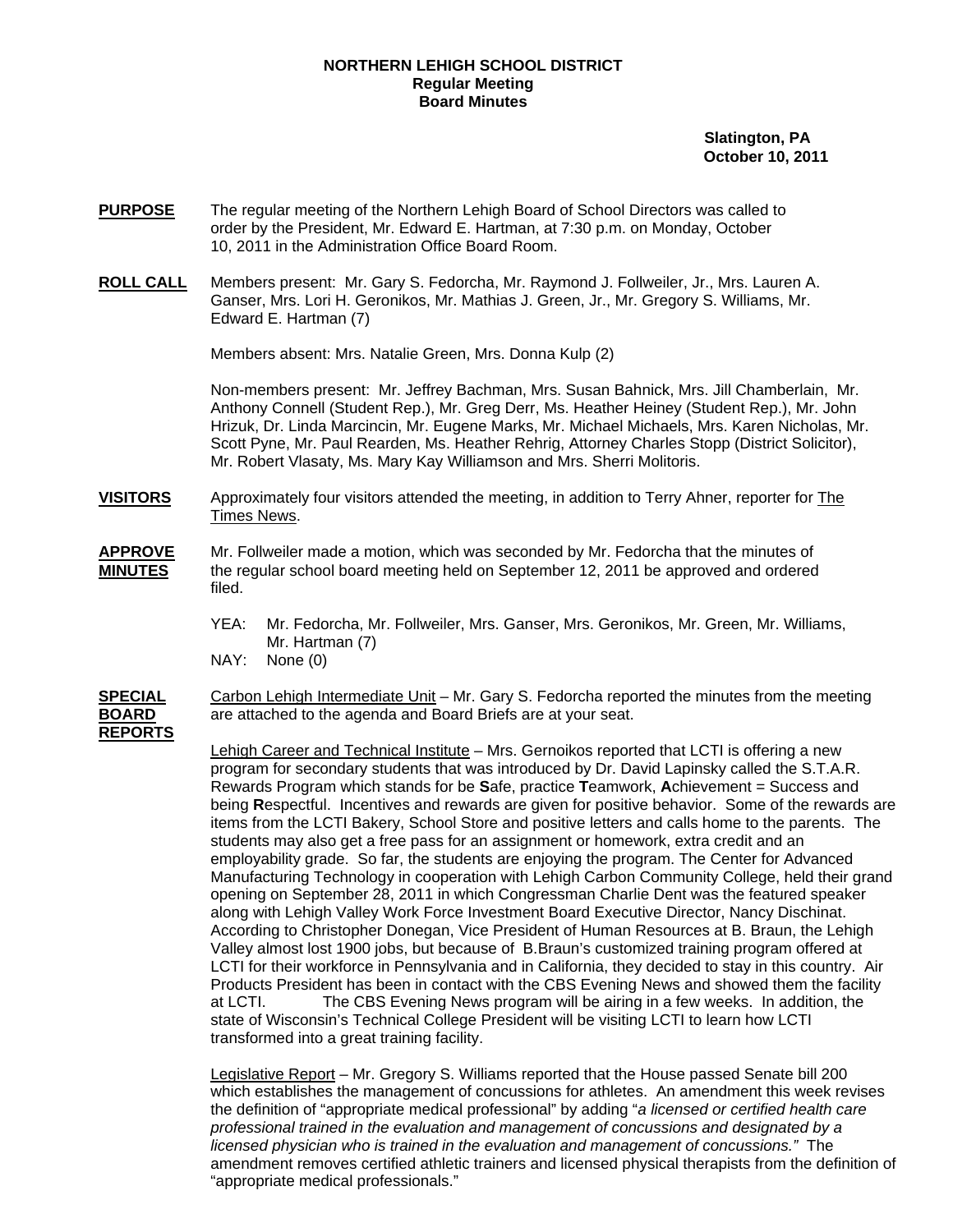## **SPECIAL** Mr. Williams reported that House Bill 1610 was passed by the House. House Bill 1610 requires **BOARD** the Department of Health and Education to provide information about the signs and symptoms of **REPORTS** sudden cardiac arrest to be given to parents of children wishing to participate in interscholastic **(cont.)**athletics. It also involves a mandatory training program for coaches on this subject. House Bill 1610 will now go to the Senate.

Mr. Williams shared that the Prevailing Wage is going through an overhaul. The Prevailing Wage Act of 1961 requires workers on public projects costing more than \$25,000 to be paid the prevailing wage in their region. That threshold has not changed since 1963. There were five different bills that were passed by the House Labor & Industry Committee all looking at raising thresholds, exempting certain projects and one that would exempt school districts completely.

 In addition, Mr. Williams reported that Governor Corbett is expected to announce his education agenda tomorrow which is likely to include proposals for vouchers. Govern Corbett said he is looking for something that will specifically address,"failing schools." Mrs. Geronikos asked if the bill was more directed to Philadelphia and Pittsburgh. Mr. Williams stated that last year it hadn't been remotely directly to those areas but it is his hope that it will be directed to the districts who fail to meet all of their standards for three years consecutively and not try to take money away from schools who are on the right path.

## Committee Reports and/or Minutes

Minutes of the Education/Policy Committee Meeting held on October 3, 2011 were distributed.

Minutes of the Community Relations Committee Meeting held on October 3, 2011 were distributed.

Minutes of the Finance Committee Meeting held on October 5, 2011 were distributed.

## Student Representatives to the Board Report

Ms. Heather Heiney and Mr. Anthony Connell distributed their written student representative Report and verbally reported on its contents.

Federal and Other Programs Update – Mrs. Karen Nicholas reported that today was a very successful in-service day. Topics included Professional Learning Communities, Co-Teaching, and Reading in the 90 minute block. Mrs. Nicholas announced that on October 18, 2011 parents are invited to visit our elementary schools. As part of the Title I Schoolwide grant, a parent involvement session must be held explaining exactly what the Title I Schoolwide Reading program is and parents need to give us their input on the program. Parent Involvement sessions will be held at Peters and Slatington Elementary schools with refreshments being served. From the R.S.V.P., over 110 parents from Peters and over 120 parents from Slatington signed up for the sessions. Mrs. Nicholas also reported that the Barnes & Noble event will be held November 9, 2011. There will be a raffle for \$10 Barnes & Noble gift cards and Barnes & Noble will be donating a basketful of books and offering a cookie party for the class that has the most attendees. The district will get a percentage of the sales from the event when the event voucher is presented. Mrs. Nicholas noted that online purchases from 11/9-11/14 will also qualify when the Bookfair ID number is entered at checkout.

#### Business Manager's Report

 Mr. Hartman reported that Mrs. Frantz was unable to attend tonight's meeting due to the death of her mother. Mrs. Bahnick distributed the Food Service September sales report. Mrs. Molitoris reported that revenues are up and expenditures are down even though the amount of pupils buying lunches has decreased. Mrs. Bahnick is also without a kitchen, and down one full time employee in the Middle School and three full time employees at the High School.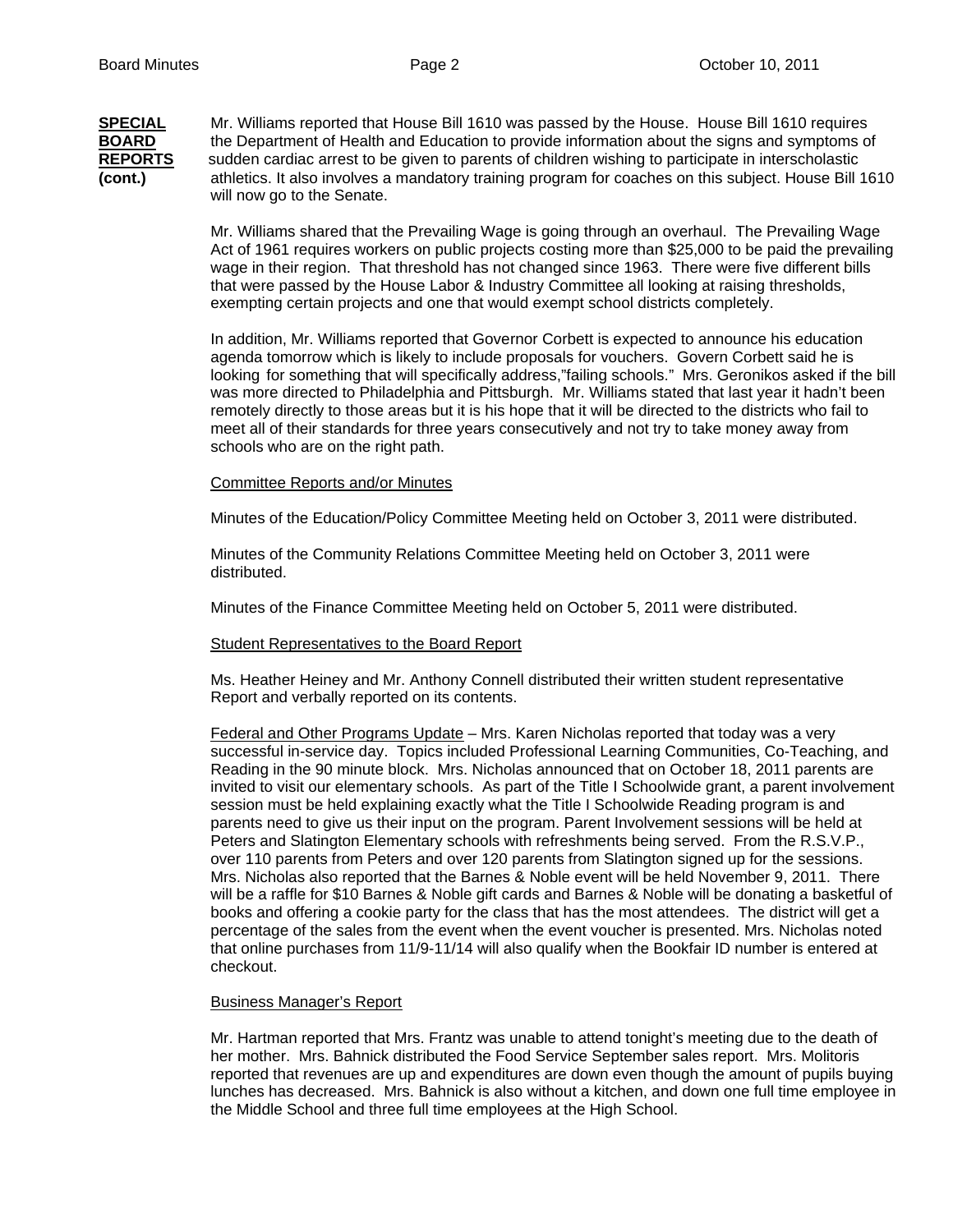**SPECIAL** Mrs. Molitoris reported that the index for 2012-2013 is set for 1.7% with an adjusted index of **BOARD** 2.3% for Northern Lehigh. The auditors have completed their end of year audit for the 2010- **REPORTS** 2011 school year. The auditors will return in mid-November for the single audit of federal **(cont.)** programs. At that time, they will have their exit meeting. Board members will be notified of the date of this meeting, should they wish to attend.

> Mrs. Molitoris stated that on the agenda tonight for approval is per capita abatements/exonerations and a list of bills for the month of September and October. Also on the agenda, is Board Policy  $\#620$  – Fund Balance which needed to be passed as of June 30<sup>th</sup>. This policy outlines fund balance categories and staff that are authorized for assigning these funds. An official board motion is required to establish, modify, reassign or rescind a commitment of fund balance which is a current practice and will continue.

Mrs. Molitoris stated that also on the agenda is a motion for a new Xerox agreement. Seven new copiers for the buildings will be leased at a savings of \$428 per month or \$5,136 per year.

Lastly, Mrs. Molitoris reported that Brandywine Transportation has purchased a box truck to transport band equipment to away football games and competitions. This results in a savings for the district due to the fact that a maintenance person is not being paid overtime.

#### Superintendent's Report

Mr. Michaels reported that echoing Mrs. Molitoris' report, every month the board will receive an updated running tally of cost saving measures that are taking place throughout the district.

Mr. Michaels reported how proud he is of the positive educational activities occurring at every building within the district. It is a pleasure to see the excitement of the staff and students.

The Slatington Elementary building project is progressing nicely with cooperation from the construction workers completing the roof during non-school hours. Mr. Greg Derr will be reporting soon about the dates and times for the Open Houses.

Mr. Michaels reported that paw prints have been painted on Bulldog Lane. Mr. Michaels then introduced Mr. Robert Vlasaty and asked him to explain the thought process behind the paw prints. Mr. Vlasaty explained that to boost morale and community involvement, the paw prints were painted on Bulldog Lane in preparation for the Northwestern Lehigh vs Northern Lehigh rivalry football game. A press conference was held today with Northwestern Lehigh to bring attention to Tackle ALS and the Under the Helmet foundation. Mr. Vlasaty also reported that Mr. Bryan Geist proposed an idea to have Bulldog banners on the light posts around campus. The banners will have the Andy Kern bulldog picture and Home of the Bulldogs imprinted on them. Mr. Vlasaty thanked Mr. Michaels for his support. Mr. Vlasaty also reported that there will be a Powder Puff game. Mr. Anthony Connell added that the student body is very appreciative of the new administration soliciting the student's input and the eagerness in bringing back fun activities for the student body. Mr. Michaels commended the student representatives for their enthusiasm and that of the students in this district.

Mr. Michaels stated that he has challenged all of the principals to work on a unique program for each of their buildings, similar to the All Pro Team in the high school to keep the students excited and motivated.

Lastly, Mr. Michaels asked Mr. Greg Derr to share information on the yard sale. Mr. Derr reported that there will be an ad in the Gazette for the yard sale being held October 21-22, 2011 from 8-2 in the bus garage. Mr. Terry Ahner will also put something in the Times News. Mr. Derr is in contact with some community groups, such as the Slatington Library, to use this opportunity to do fund-raising activities, as well. Some of the items being sold are used desks, chairs, old office furniture, filing cabinets, and old cafeteria tables.

Mr. Hartman reported that an executive session was held prior to tonight's meeting to discuss personnel and legal issues.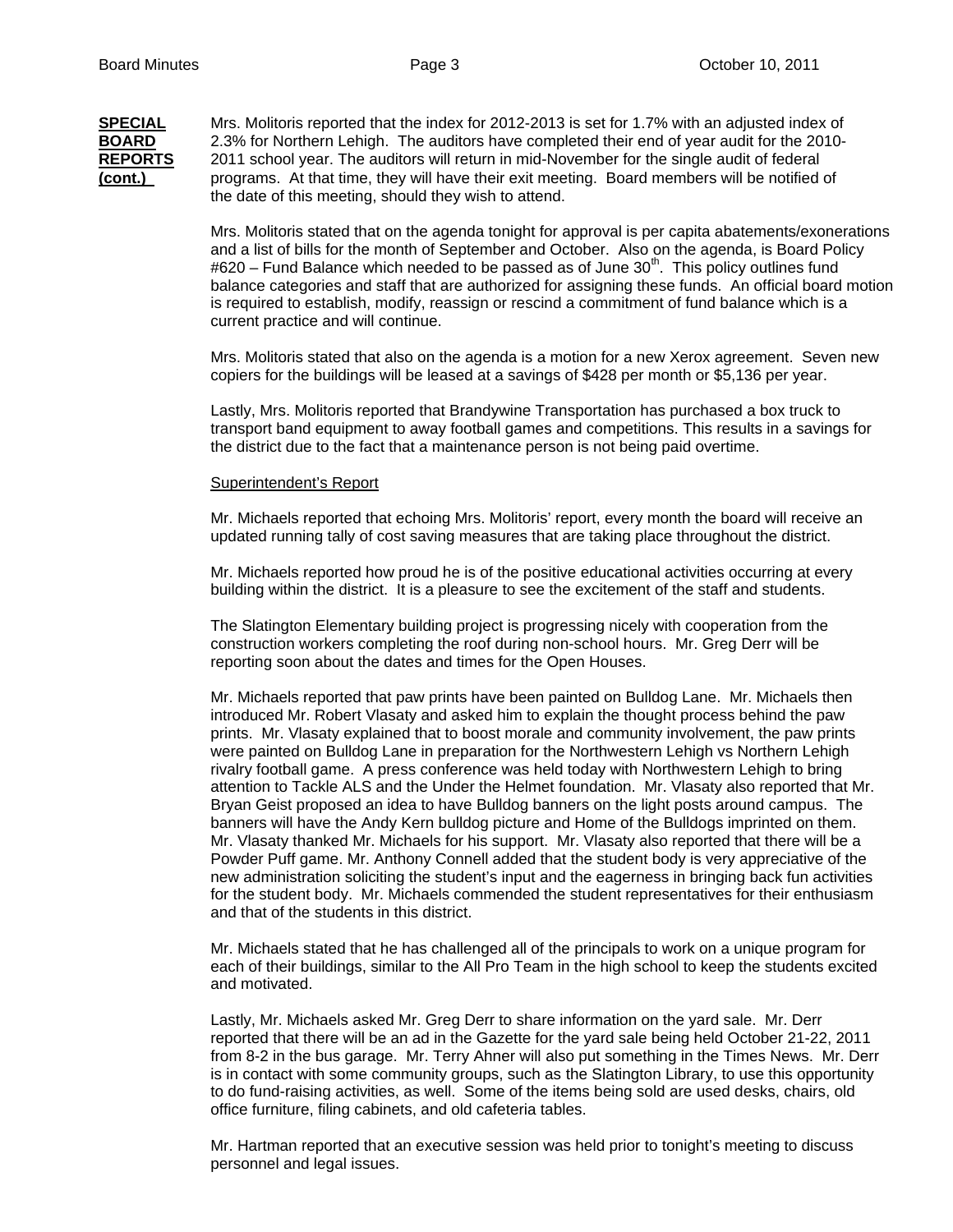| <b>PERSONNEL</b> Mrs. Ganser made a motion, which was seconded by Mr. Follweiler, that the Board of Education |
|---------------------------------------------------------------------------------------------------------------|
| approves the following personnel items:                                                                       |

| Administrative<br>Transfers   | <b>Sharon Sherman</b><br>From:<br>To:<br>Salary:<br>Effective:                                                                                                                                                                                                                                                                                              | Bookkeeper II<br>Confidential Secretary to the Superintendent of Schools<br>\$41,000 (prorated for the 2011-2012 school year)<br>September 26, 2011                                                                                                                           |            |  |  |
|-------------------------------|-------------------------------------------------------------------------------------------------------------------------------------------------------------------------------------------------------------------------------------------------------------------------------------------------------------------------------------------------------------|-------------------------------------------------------------------------------------------------------------------------------------------------------------------------------------------------------------------------------------------------------------------------------|------------|--|--|
|                               | Karen Beltz<br>From:<br>To:<br>Salary:<br>Effective:                                                                                                                                                                                                                                                                                                        | Middle School Clerk Typist<br><b>District Office Clerk Typist</b><br>\$33,869 (no change in salary)<br>September 26, 2011                                                                                                                                                     |            |  |  |
|                               | YEA:<br>Mr. Fedorcha, Mr. Follweiler, Mrs. Ganser, Mrs. Geronikos, Mr. Green, Mr. Williams,<br>Mr. Hartman (7)<br>NAY:<br>None $(0)$                                                                                                                                                                                                                        |                                                                                                                                                                                                                                                                               |            |  |  |
| Appointments<br>Instructional | <b>Anthony Tulio</b><br>Assignment:<br>Salary:                                                                                                                                                                                                                                                                                                              | <b>Temporary Vacancy Replacement</b><br>Slatington Elementary 6 <sup>th</sup> Grade Teacher replacing an<br>employee on sick leave<br>Substitute Teacher Rate Days 1-30;<br>Day 31 and beyond \$43,580 prorated<br>(Step 1 Bachelors on the 2011-2012 CBA Salary<br>Schedule) |            |  |  |
|                               | Effective:<br><b>Termination Date:</b>                                                                                                                                                                                                                                                                                                                      | August 25, 2011<br>Undetermined: Upon Physicians Release of Teacher to<br><b>Return to Work</b>                                                                                                                                                                               |            |  |  |
| Resignation<br>M. Miller      | Accept the resignation of Michele Miller, Slatington Elementary School Personal Care<br>Aide, effective September 30, 2011. Mrs. Miller has accepted a position as a Medical<br>Assistant for a local physician group.                                                                                                                                      |                                                                                                                                                                                                                                                                               |            |  |  |
| Family<br>Medical<br>Leave    | Approve the request of employee #4930 to take a Family Medical Leave beginning on<br>October 10, 2011 for her own medical reasons. She will be using ten accumulated sick days<br>and upon conclusion of sick days will then be requesting a Family Medical Leave. She plans to<br>return to her current teaching position upon release from her physician. |                                                                                                                                                                                                                                                                               |            |  |  |
| Co-Curricular<br>Appointments | Mike Lehtonen                                                                                                                                                                                                                                                                                                                                               | Assistant Girls Basketball Coach                                                                                                                                                                                                                                              | \$4,469.03 |  |  |
| Volunteers<br>2011-2012       | Co-Curricular Barry Herman<br>Suzanne Lynn*<br>Katie Guarini*<br><b>Trevor Miller</b>                                                                                                                                                                                                                                                                       | Assistant Softball Coach (JV)<br>Assistant Girls Basketball Coach<br><b>Assistant Field Hockey Coach</b><br>Assistant Boy's Basketball Coach                                                                                                                                  |            |  |  |
| Salary<br>Adjustments         | Acknowledge the following teachers who have completed the requirements per the<br>Collective Bargaining Agreement that would entitle them to a salary increase for the 2011-<br>2012 school year:                                                                                                                                                           |                                                                                                                                                                                                                                                                               |            |  |  |
|                               | Jillian McMullen<br>From:<br>To:                                                                                                                                                                                                                                                                                                                            | Step 5B+24<br>Step 5M                                                                                                                                                                                                                                                         |            |  |  |
| Unpaid<br>Volunteers          | Approve the following unpaid volunteer aides in the Peters and/or Slatington Elementary<br>Schools for the 2011-2012 school year: Sharon Boyeson and Lori-Beth Guelcher.                                                                                                                                                                                    |                                                                                                                                                                                                                                                                               |            |  |  |
| Substitute<br>Instructional   | Approve the following substitute teachers for the 2011-2012 school year at the 2011-2012<br>substitute teacher rates as approved on the Supplementary Personnel Salary Schedule:                                                                                                                                                                            |                                                                                                                                                                                                                                                                               |            |  |  |
|                               | Joseph Bigley* - Elementary                                                                                                                                                                                                                                                                                                                                 |                                                                                                                                                                                                                                                                               |            |  |  |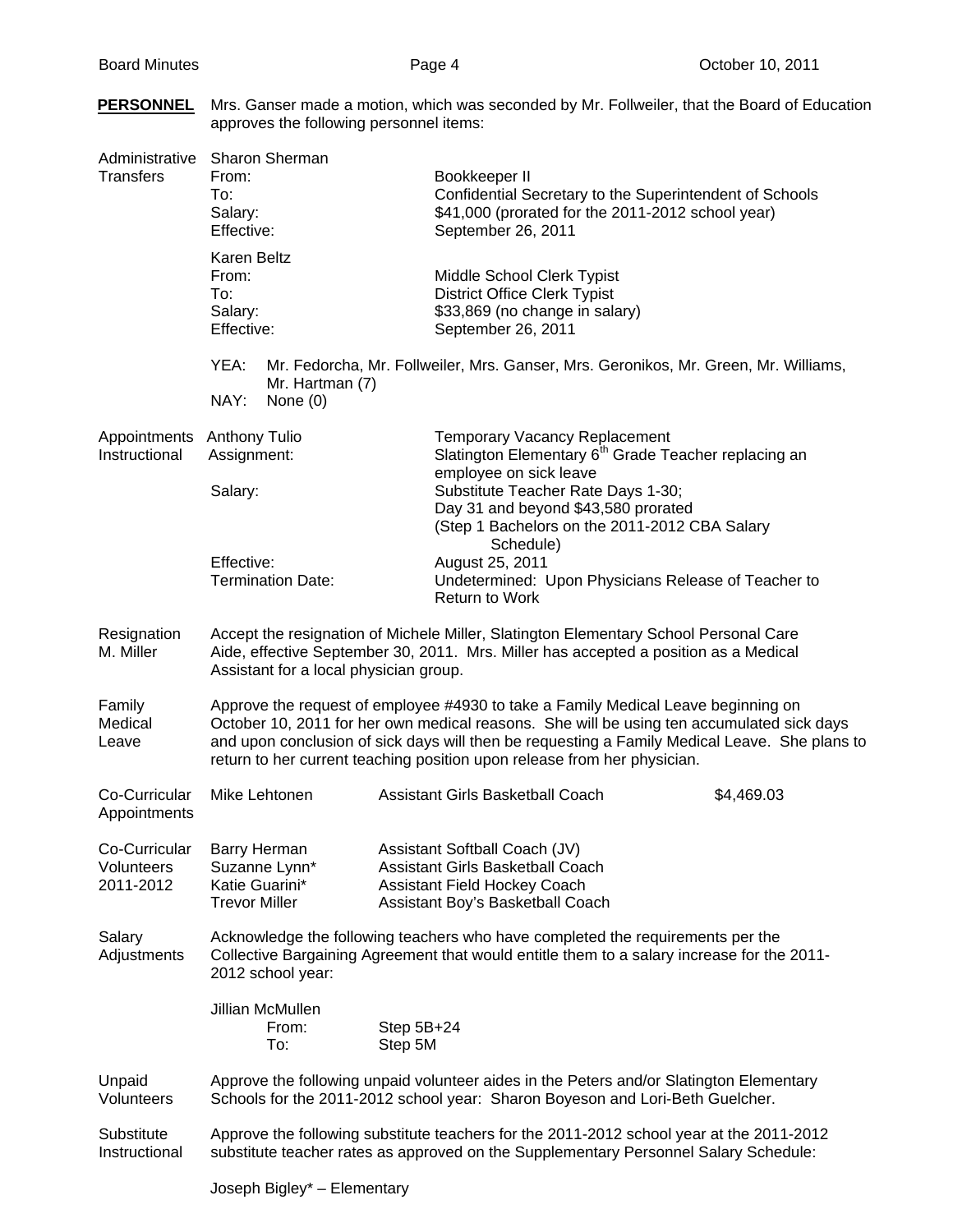| <b>PERSONNEL</b><br><u>(cont.)</u>                  | Adrian Bumbulsky* - Elementary<br>Cynthia Fritzinger - Elementary<br>Jessica Gasper*- Art<br>Robin Hersh - Early Childhood N-3<br>Michelle Krill - Elementary<br>Benjamin Tkach* - Elementary and Special Education                                    |  |  |
|-----------------------------------------------------|--------------------------------------------------------------------------------------------------------------------------------------------------------------------------------------------------------------------------------------------------------|--|--|
| Substitute<br>Instructional<br>Cafeteria<br>Workers | Approve the following individuals as substitute cafeteria workers for the 2011-2012<br>school year at the 2011-2012 substitute rates as approved on the Supplementary<br>Personnel Salary Schedule:<br>Rosa George<br>Schelene Fritzinger              |  |  |
| Teacher's<br>Aide                                   | Approve the following individual as a substitute teacher's aide for the 2011-2012<br>school year at the 2011-2012 substitute rates as approved on the Supplementary<br>Personnel Salary Schedule:                                                      |  |  |
|                                                     | Michele Miller                                                                                                                                                                                                                                         |  |  |
|                                                     | Mr. Fedorcha, Mr. Follweiler, Mrs. Ganser, Mrs. Geronikos, Mr. Green, Mr. Williams,<br>YEA:<br>Mr. Hartman (7)<br>NAY:<br>None $(0)$                                                                                                                   |  |  |
| <b>CONFER-</b><br><b>ENCES</b>                      | Ms. Geronikos made a motion, which was seconded by Mr. Fedorcha, that the Board of Education<br>approves the following conferences:                                                                                                                    |  |  |
|                                                     | Scott Pyne - Fall Institute, Journey to the Common Core Workshop - October 27, 2011 -<br>Harrisburg, PA - Registration: \$145.00, Travel: \$56.00, Lodging: \$209.79, Meals: \$25.00<br>- Total Approximate Cost: \$379.79 - Funding: Title IIA Budget |  |  |
|                                                     | Karen Nicholas - Fall Institute, Journey to the Common Core Workshop - October 27, 2011<br>- Harrisburg, PA - Travel: \$86.35, Lodging: \$137.64, Meals: \$25.00 - Total<br>Approximate Cost: \$248.99 - Funding: Title IIA Budget.                    |  |  |
|                                                     | YEA:<br>Mr. Fedorcha, Mr. Follweiler, Mrs. Ganser, Mrs. Geronikos, Mr. Green, Mr.<br>Williams, Mr. Hartman (7)<br>NAY:<br>None $(0)$                                                                                                                   |  |  |
| <b>POLICY</b>                                       | Mr. Williams made a motion, which was seconded by Mrs. Geronikos, that the Board of Education<br>approves the following policy items:                                                                                                                  |  |  |
| Homebound<br>Instruction                            | It is recommended that the Board of Education grant homebound instruction for a $12th$ grade<br>student, Student No. 1290039, for five hours per week, effective September 5, 2011 and<br>continuing for an indefinite amount of time.                 |  |  |
| Board<br>Policy-<br>First                           | Approve school board policy #620 – Finances – Fund Balance, as presented<br>after first reading.                                                                                                                                                       |  |  |
| Reading                                             | YEA:<br>Mr. Fedorcha, Mr. Follweiler, Mrs. Ganser, Mrs. Geronikos, Mr. Green,<br>Mr. Williams, Mr. Hartman (7)<br>NAY:<br>None $(0)$                                                                                                                   |  |  |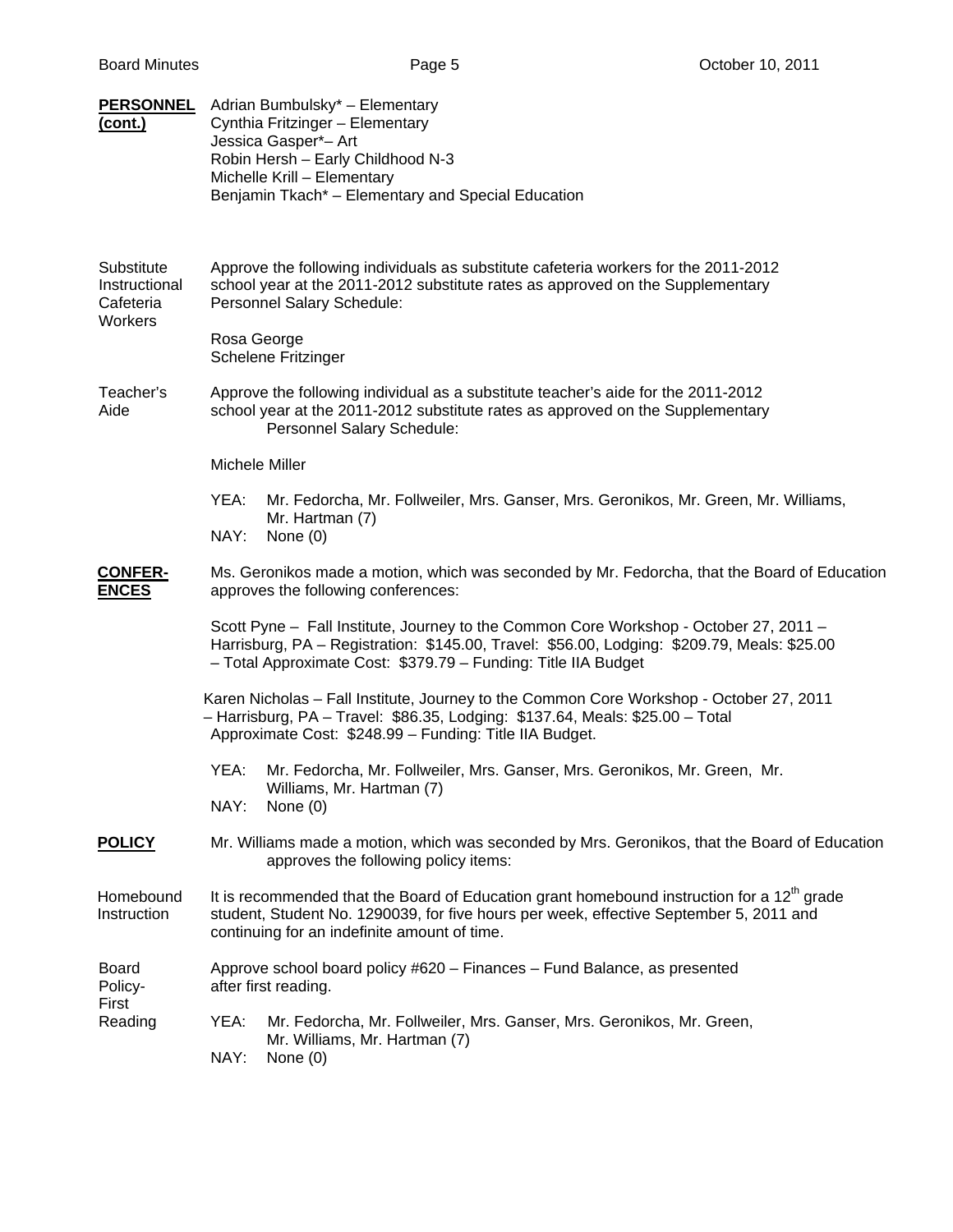| <b>CURRIC-</b><br><b>ULUM AND</b><br><b>INSTRUC-</b><br><b>TION</b> | Mrs. Ganser made a motion, which was seconded by Mr. Fedorcha, that the Board of<br>Education approves the following curriculum and instruction items.                                                                                                                                                                                                                                                                                                                                            |  |  |
|---------------------------------------------------------------------|---------------------------------------------------------------------------------------------------------------------------------------------------------------------------------------------------------------------------------------------------------------------------------------------------------------------------------------------------------------------------------------------------------------------------------------------------------------------------------------------------|--|--|
| Adolescent<br>Central Intake<br>Unit (SAP)<br>(SAP)                 | Approve to authorize the superintendent to execute a letter of agreement for the 2011-2012<br>academic year with the Adolescent Central Intake Unit to provide Student Assistance Program<br>Assessment services. The Student Assistance Teams in our school district will use these<br>services.                                                                                                                                                                                                 |  |  |
|                                                                     | Mr. Fedorcha, Mr. Follweiler, Mrs. Ganser, Mrs. Geronikos, Mr. Green, Mr. Williams,<br>YEA:<br>Mr. Hartman (7)<br>NAY:<br>None $(0)$                                                                                                                                                                                                                                                                                                                                                              |  |  |
| <b>NEW</b><br><b>BUSINESS</b>                                       | Mr. Williams made a motion, which was seconded by Mr. Follweiler, that the Board of Education<br>approves the following new business:                                                                                                                                                                                                                                                                                                                                                             |  |  |
| Assistant to<br>The Food<br>Service<br>Director                     | Approve the new agreement between the Northern Lehigh School District and the<br>Mr. Fedorcha, Mr. Follweiler, Mrs. Ganser, Mrs. Geronikos, Mr. Green, Mr. Williams,<br>YEA:<br>Mr. Hartman (7)<br>NAY:<br>None $(0)$                                                                                                                                                                                                                                                                             |  |  |
| <b>FINANCIAL</b>                                                    | Ms. Ganser made a motion, which was seconded by Mr. Fedorcha, that the Board of Education<br>approve the following financial items:                                                                                                                                                                                                                                                                                                                                                               |  |  |
| List of Bills:                                                      | Approve the Following List of Bills:<br>General Fund months of September & October<br>Cafeteria Fund month of September<br>Construction Fund month of October<br>Athletic Fund month of September<br>Refreshment Stand month of September                                                                                                                                                                                                                                                         |  |  |
| Per Capita<br>Abatement/<br>Exoneration                             | Approve abatement/exoneration requests of per capita taxes, for the residents that fall within<br>the guidelines, as presented.                                                                                                                                                                                                                                                                                                                                                                   |  |  |
|                                                                     | Xerox Authorize administration to enter into a lease agreement with Xerox for the purchasing of<br>7 new Lease copiers. The copiers will be placed in each building office, middle school library<br>and 2 in central Agreementadministration. The new lease agreement will be \$428.00 per<br>month less then our current lease agreement which equates to a savings of \$5,136 per year.<br>The district machines that are being replaced are 6 years old and are constantly being<br>repaired. |  |  |
|                                                                     | YEA:<br>Mr. Fedorcha, Mr. Follweiler, Mrs. Ganser, Mrs. Geronikos, Mr. Green, Mr. Williams, (<br>Mr. Hartman (7)<br>NAY:<br>None $(0)$                                                                                                                                                                                                                                                                                                                                                            |  |  |
| CORR-<br><u>CORR-</u><br><b>DENCE</b>                               | Mr. Williams reported that the district received information from PSBA regarding the travel<br>accident policy and upgrade that is available for a cost. If anybody is interested, please see<br>Mrs. Sherman.                                                                                                                                                                                                                                                                                    |  |  |
|                                                                     | Mr. Williams received correspondence from The Nutrition Group advertising their upcoming<br>conferences for 2011-2012.                                                                                                                                                                                                                                                                                                                                                                            |  |  |
|                                                                     | Mr. Williams also reported that a letter was emailed to all board members from retiree, Diane<br>McMullen thanking the board for recognition of her retirement and years of service.                                                                                                                                                                                                                                                                                                              |  |  |